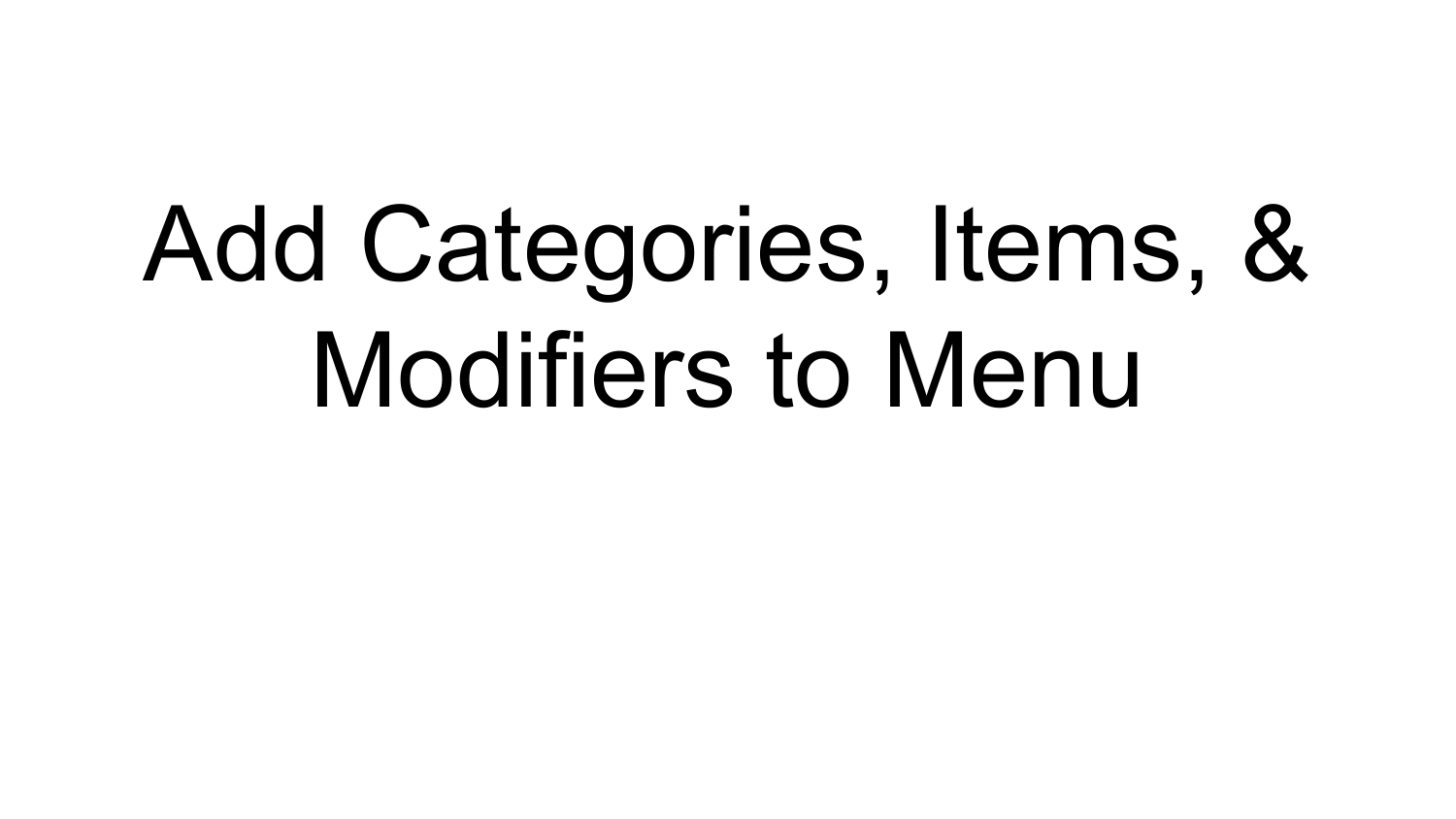## Add [Categories](https://www.clover.com/us/en/help/use-item-categories/)

| <b>Test Category</b>          |  |
|-------------------------------|--|
|                               |  |
| <b>Items in Category</b>      |  |
| Assign items to this category |  |

There are no items in the category.

- 1) On your Clover device, open the Inventory app.
- 2) Tap Categories.
	- a) At the lower right corner, tap Add .
- 3) Enter the name for this new category and then tap Done.
- 4) (Optional) Add a new item to this category:
	- a) At the lower right corner, tap Add .
	- b) Enter new item details and then tap Save. For more, check out the steps for [adding a](https://www.clover.com/us/en/help/build-a-merchandise-inventory-or-restaurant-menu) [new item.](https://www.clover.com/us/en/help/build-a-merchandise-inventory-or-restaurant-menu)
- 5) (Optional) Add existing items to this category:
	- a) At the top right, tap Edit .
	- b) Check the box for each item you want to add.
	- c) Tap Save.

### [Click here](https://youtu.be/YPFbMj3LH6Q?list=PLpym-lLp3hkI4AB-eAaolRIPZQpN3-DZh&t=29) for video tutorial

| Save | Cancel |
|------|--------|
|      |        |

#### **Category Name**

**Test Category** 

### **Items in Category**

#### Assign items to this category



#### 10 items in category

Items below are displayed in the same order they will appear on your Clover device. Drag and drop items to reorder them.

| $\equiv$ Pizza        | $\equiv$ Fried Filet Of Sole       | ×<br>$\equiv$ Chicken      | $\equiv$ Short Stack French Toast |
|-----------------------|------------------------------------|----------------------------|-----------------------------------|
| \$5.00                | \$11.00                            | \$8.00                     | \$4.95                            |
| $\equiv$ French Toast | $\mathbf x$<br>$\equiv$ House Wrap | B<br>E Avocado Quinoa Bowl | $\equiv$ Avocado With Siracha     |
| \$5.95                | \$11.95                            | \$12.95                    | \$10.95                           |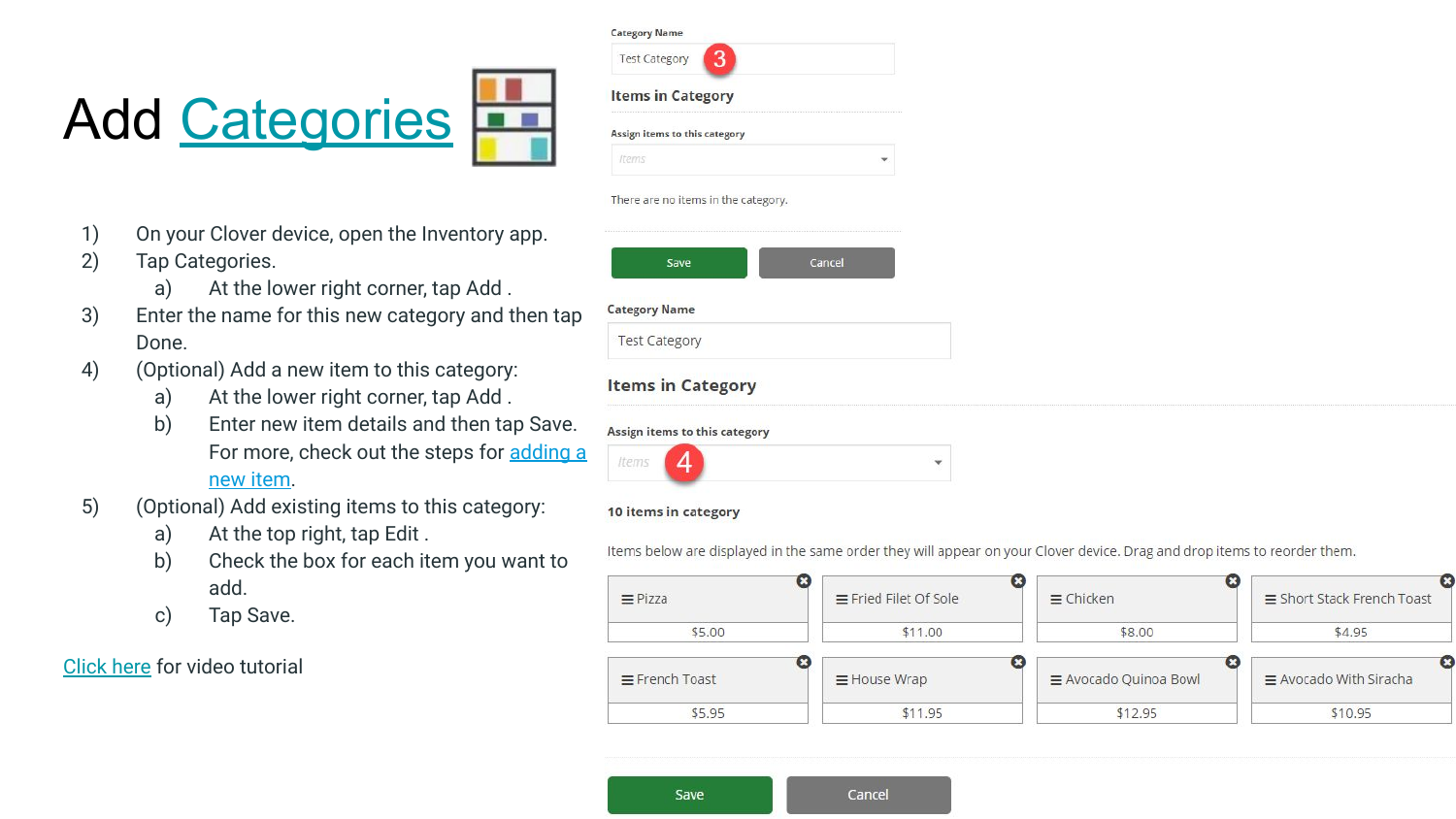### Add  $Item$  $Item$  $Item$  to the menu</u>

Open up Inventory app, click on on "Items" on the left side of the screen

- 1. Name the item
- 2. Set price:
	- a. Fixed standard price
	- b. Variable custom price every time you add to order
	- c. Per unit \$5 per pound
- 3. Add item to category
	- a. Example adding ice cream to dessert category
- 4. Modifier groups
	- a. Example modifier "side choices" (fries, salad, fruit)
- 5. Labels
	- a. Label item to kithen printer
- 6. Taxes make sure item has tax rate
- 7. Save.
	- a. Item now added to inventory



| Name                                                   |                  |        | <b>Alternate Name</b>              |                                       |  |  |  |
|--------------------------------------------------------|------------------|--------|------------------------------------|---------------------------------------|--|--|--|
| name of menu item                                      |                  |        |                                    |                                       |  |  |  |
| Item options:                                          | Show in Register | $\Box$ | Non-revenue item                   |                                       |  |  |  |
| Price                                                  |                  |        |                                    |                                       |  |  |  |
| \$0,00                                                 | Fixed            |        | Set fixed, variable or per unit    | 2                                     |  |  |  |
| <b>Category Name</b>                                   |                  |        | <b>Modifier Groups</b>             | Labels                                |  |  |  |
| 3<br>Add item to category                              |                  | ٠      | Add modifiers group<br>(Ex. Sides) | 5<br>Label item to kitchen printer, - |  |  |  |
| <b>Taxes</b>                                           |                  |        | <b>Product Code</b>                | <b>SKU</b>                            |  |  |  |
| Taxes<br>add tax rate                                  |                  | ÷      |                                    |                                       |  |  |  |
| <b>Default Taxes and Fees</b><br>$\boldsymbol{\Omega}$ |                  |        |                                    |                                       |  |  |  |
|                                                        |                  |        |                                    |                                       |  |  |  |
|                                                        |                  |        |                                    |                                       |  |  |  |
| Save                                                   |                  |        | Cancel                             |                                       |  |  |  |

#### [Click here](https://youtu.be/YPFbMj3LH6Q?list=PLpym-lLp3hkI4AB-eAaolRIPZQpN3-DZh&t=48) for video tutorial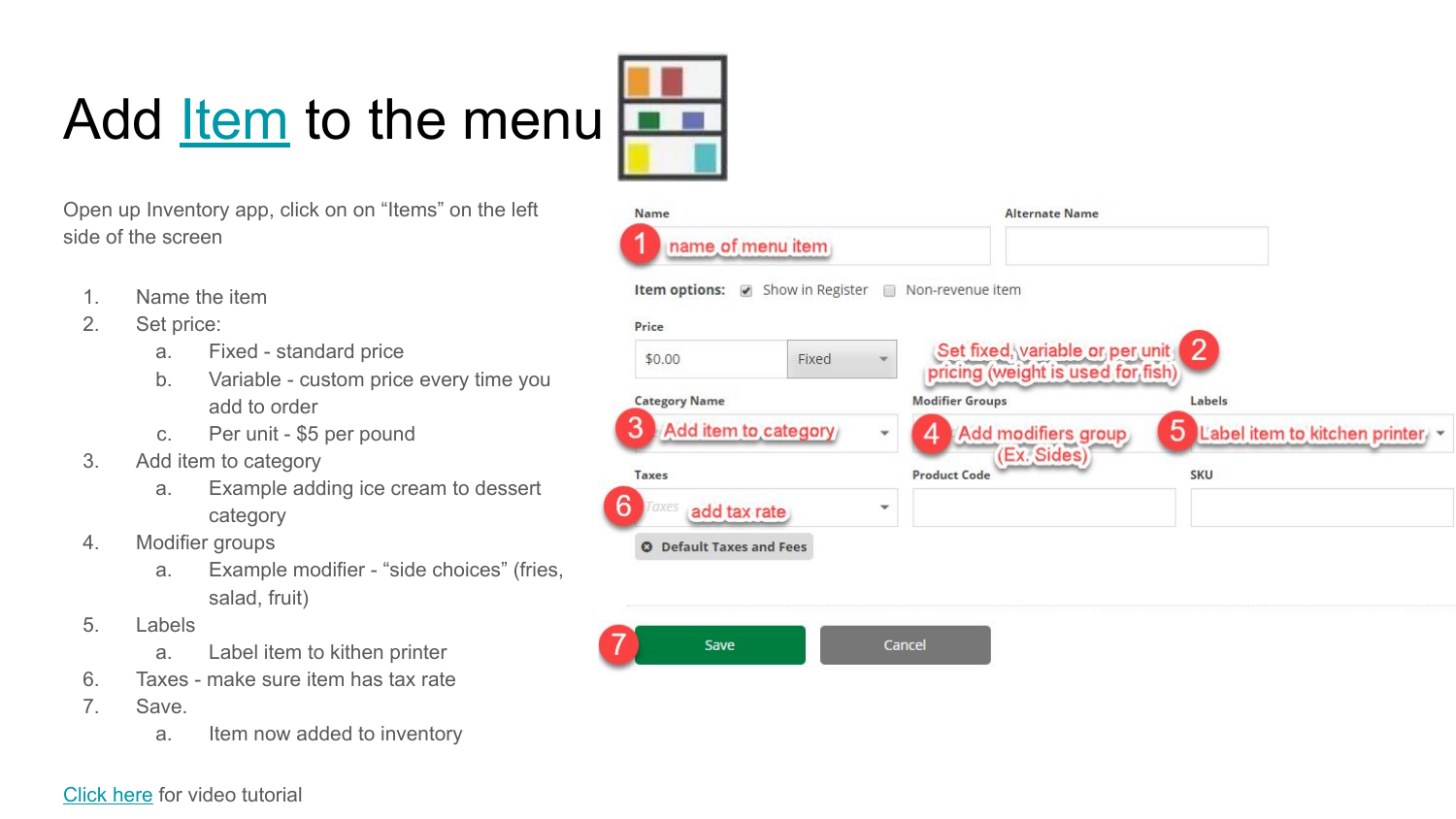### Add group **Modifiers**



- 1. On your Clover device, open the Inventory app. Tap Modifiers.
	- At the lower right corner, tap Add.
- 2. Enter a modifier group name and tap DONE. (Ex. Meat)
- 3. At the lower left, tap ADD MODIFIER.
- 4. Enter a modifier name. (Ex. Chicken, Lamb, Befteki, Pork, Gyro)
- 5. If you are showing alternate names (Ex. Chicken to appear as κοτόπουλο)
- 6. If you want to charge different prices for each modifier, add the price.
- 7. Tap Save.
- 8. Define what servers see when they take an order:
	- Min: From the drop-down list, tap and choose the minimum number of modifiers the server should select. (Ex. cooked meat. Modifiers are rare, medium rare, well done - the minimum is 1)
	- Max: From the drop-down list, tap and choose the maximum number of modifiers the server should be able to select. Tap Save. (Ex. cooked meat. Modifiers are rare, medium rare, well done - the maximum is 1)



[Click here](https://youtu.be/YPFbMj3LH6Q?list=PLpym-lLp3hkI4AB-eAaolRIPZQpN3-DZh&t=76) for video tutorial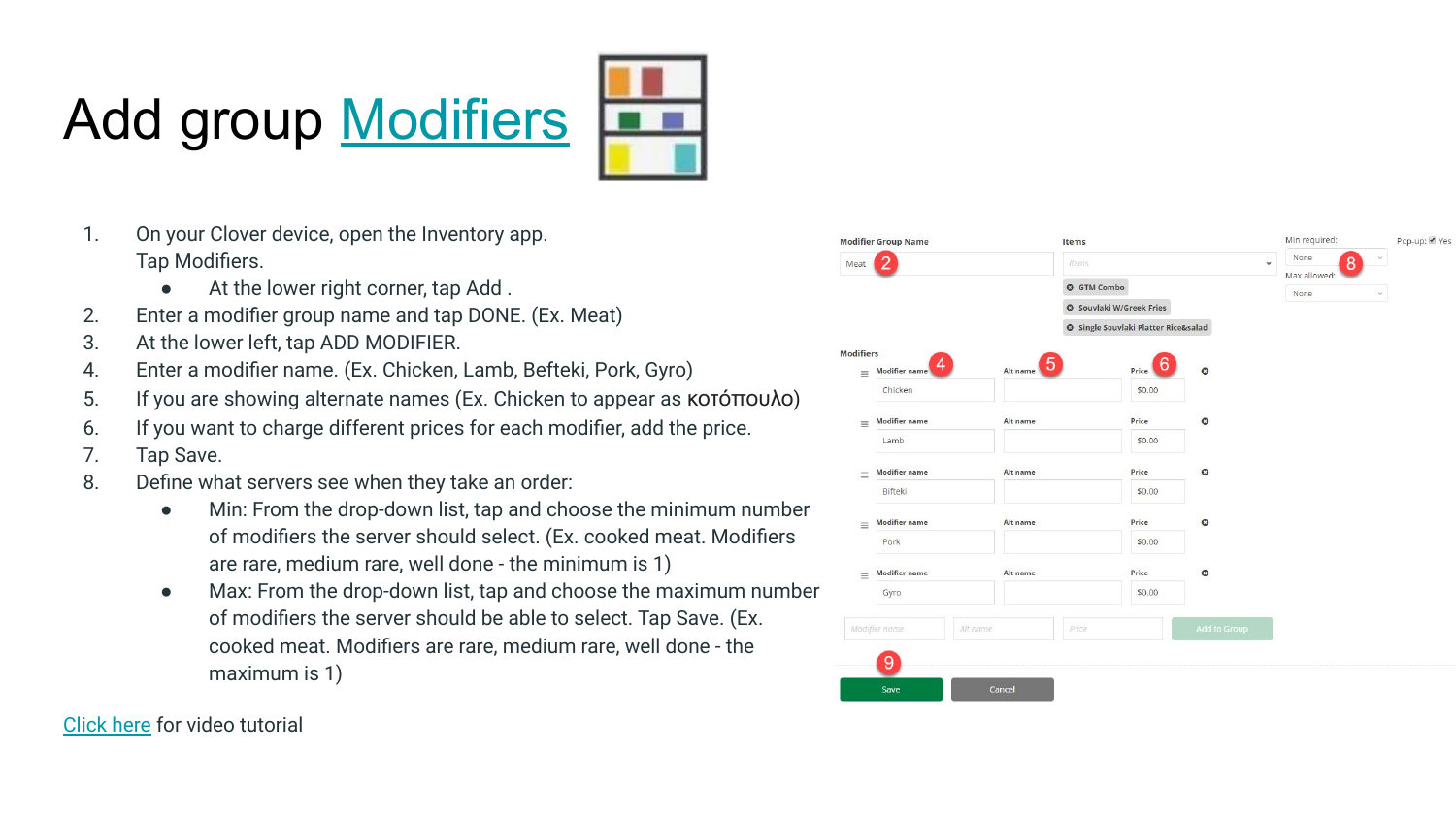### Add / Remove [modifiers](https://www.clover.com/us/en/help/use-item-modifiers/#add-or-remove-modifiers-from-items) to items



- 1. On your Clover device, open the Inventory app. Tap Items.
	- Find your item:
		- i. You can swipe to scroll through the item list.
		- ii. You can filter the list in the Search box at the top right by entering the first few (or any) letters in the item name.
- 2. Tap the item name to open its detail page.
- 3. Tap Modifiers Edit .
- 4. Choose an option:
	- To add modifiers to this item, select the modifier group.
	- To remove modifiers from this item, deselect the modifier group.
- 5. Tap Save.

### [Click here](https://youtu.be/YPFbMj3LH6Q?list=PLpym-lLp3hkI4AB-eAaolRIPZQpN3-DZh&t=135) for video tutorial

| Name                                                                |                                                              | Price  | Tax               | Product                                               | Categories            |              | <b>Modifier Groups</b>              | Labels |               |
|---------------------------------------------------------------------|--------------------------------------------------------------|--------|-------------------|-------------------------------------------------------|-----------------------|--------------|-------------------------------------|--------|---------------|
| 3. Ham & Swiss Cheese<br>3. HAM & SWISS CHEESE ID:<br>ABRWG2V0860R2 | -1                                                           | \$9.99 | Default           | SKU:                                                  |                       |              | On The Side<br>B. Coleslaw & Pickle |        | $\bullet$ 0 1 |
|                                                                     | Name                                                         |        |                   |                                                       | <b>Alternate Name</b> |              |                                     |        |               |
| 3                                                                   | 3. Ham & Swiss Cheese                                        |        |                   |                                                       | 3. HAM & SWISS CHEESE |              |                                     |        |               |
|                                                                     | Item options: 7 Show in Register 1 Non-revenue item<br>Price |        |                   |                                                       |                       |              |                                     |        |               |
|                                                                     | \$9.99                                                       | Fixed  |                   |                                                       | 4                     |              |                                     |        |               |
|                                                                     | <b>Category Name</b>                                         |        |                   | <b>Modifier Groups</b>                                |                       |              | Labels                              |        |               |
|                                                                     | Search Categories                                            |        | ÷                 | Search Modifier Groups                                |                       | $\mathbf{v}$ | Search Labels                       |        |               |
|                                                                     |                                                              |        |                   | <b>O</b> On The Side<br><b>Q</b> B. Coleslaw & Pickle |                       |              |                                     |        |               |
|                                                                     | Taxes                                                        |        |                   | <b>Product Code</b>                                   |                       |              | <b>SKU</b>                          |        |               |
|                                                                     | Taxes                                                        |        | ٠                 |                                                       |                       |              |                                     |        |               |
|                                                                     | <b>O</b> Default Taxes and Fees                              |        |                   |                                                       |                       |              |                                     |        |               |
|                                                                     | 5<br>Save                                                    |        | Save & Clone Item |                                                       | Cancel                |              |                                     |        |               |
|                                                                     |                                                              |        |                   |                                                       |                       |              |                                     |        |               |